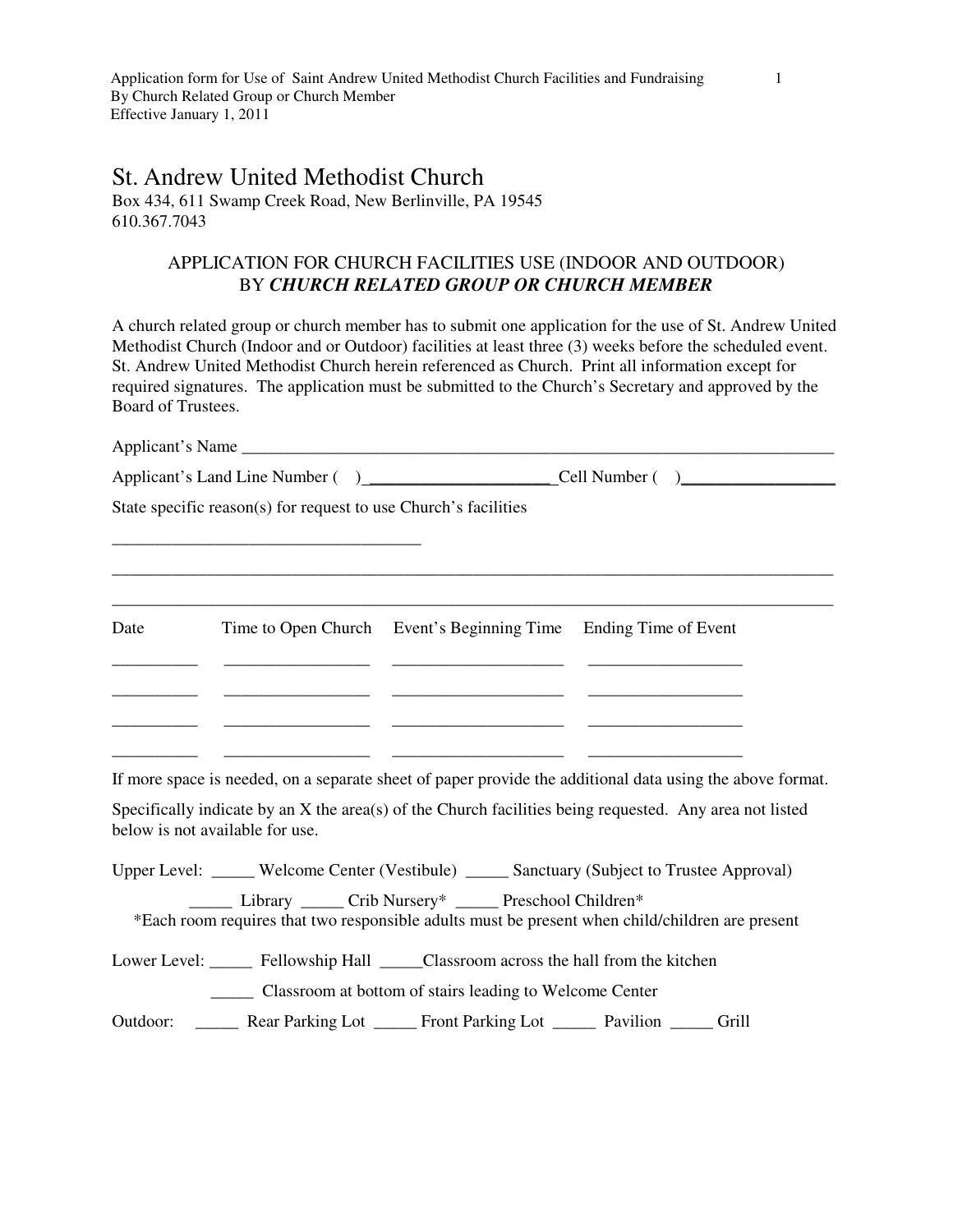## *CHURCH RELATED GROUP OR CHURCH MEMBER*

Applicant's name requesting use of Church \_\_\_\_\_\_\_\_\_\_\_\_\_\_\_\_\_\_\_\_\_\_\_\_\_\_\_\_ (completed by applicant)

Complete this section if Church equipment is needed.

\_\_\_\_\_ Number of needed chairs \_\_\_\_\_ Number of needed tables

Is Sound System\*\* needed \_\_ Yes \_\_ No Is AV\*\* equipment needed \_\_ Yes \_\_No. If yes, specify what AV equipment is needed

Is Kitchen equipment\*\* needed \_\_ Yes \_\_ No. If yes, specify what kitchen equipment is needed

\_\_\_\_\_\_\_\_\_\_\_\_\_\_\_\_\_\_\_\_\_\_\_\_\_\_\_\_\_\_\_\_\_\_\_\_\_\_\_\_\_\_\_\_\_\_\_\_\_\_\_\_\_\_\_\_\_\_\_\_\_\_\_\_\_\_\_\_\_\_\_\_\_\_\_\_\_\_\_\_\_\_\_\_ \*\*Service of Church operator is required or a qualified operator that was approved by Board of Trustee.

The applicant may wish to consider using a caterer if food is served.

If the applicant needs any of the above Church equipment, the applicant must call 610.367.8102 at least one (1) week before the scheduled event to meet with a Trustee. The applicant must furnish a diagram outlining in detail where the requesting equipment is to be placed.

Trustees will put in place and remove all church owned equipment.

If applicable, the applicant must cover all tables with a plastic like covering to protect the tabletops. Applicant must furnish all foods, supplies such as but not limited to: plastic table covers, place mats, plates, cups, flatware, cutlery, beverages, ice, etc.

Will the applicant be bringing any other group(s) onto the Church's facilities for this event?  $\Gamma$  $\Box$  No. If yes, name the group(s) and how will the group(s) contributes to the event.

\_\_\_\_\_\_\_\_\_\_\_\_\_\_\_\_\_\_\_\_\_\_\_\_\_\_\_\_\_\_\_\_\_\_\_\_\_\_\_\_\_\_\_\_\_\_\_\_\_\_\_\_\_\_\_\_\_\_\_\_\_\_\_\_\_\_\_\_\_\_\_\_\_\_\_\_\_\_\_\_\_\_\_\_ \_\_\_\_\_\_\_\_\_\_\_\_\_\_\_\_\_\_\_\_\_\_\_\_\_\_\_\_\_\_\_\_\_\_\_\_\_\_\_\_\_\_\_\_\_\_\_\_\_\_\_\_\_\_\_\_\_\_\_\_\_\_\_\_\_\_\_\_\_\_\_\_\_\_\_\_\_\_\_\_\_\_\_\_

\_\_\_\_\_\_\_\_\_\_\_\_\_\_\_\_\_\_\_\_\_\_\_\_\_\_\_\_\_\_\_\_\_\_\_\_\_\_\_\_\_\_\_\_\_\_\_\_\_\_\_\_\_\_\_\_\_\_\_\_\_\_\_\_\_\_\_\_\_\_\_\_\_\_\_\_\_\_\_\_\_\_\_\_ \_\_\_\_\_\_\_\_\_\_\_\_\_\_\_\_\_\_\_\_\_\_\_\_\_\_\_\_\_\_\_\_\_\_\_\_\_\_\_\_\_\_\_\_\_\_\_\_\_\_\_\_\_\_\_\_\_\_\_\_\_\_\_\_\_\_\_\_\_\_\_\_\_\_\_\_\_\_\_\_\_\_\_\_

Is this event a fundraiser? Fundraiser includes any activity that asks for money or goods. \_\_ Yes \_\_ No. If yes, explain in detail how the net proceeds from this fundraiser will be used.

Signature of Person in Charge Daytime Phone Number ---------------------------------------------------------------------------------------------------------------------------------

\_\_\_\_\_\_\_\_\_\_\_\_\_\_\_\_\_\_\_\_\_\_\_\_\_\_\_\_\_\_\_\_\_\_\_\_\_\_\_ \_\_\_\_\_\_\_\_\_\_\_\_\_\_\_\_

Church Use Only

Date Received from Applicant \_\_\_\_\_\_\_\_\_\_\_\_\_\_\_\_ Date Given to Board of Trustees \_\_\_\_\_\_\_\_\_\_\_\_\_\_\_\_\_\_\_\_\_\_\_\_\_\_\_\_\_\_\_\_

Date Approved by Board of Trustee \_\_\_\_\_\_\_\_\_\_\_\_\_\_\_\_\_\_\_\_\_\_

Date of Distribution: \_\_\_\_\_\_\_ Applicant \_\_\_\_\_Church Secretary \_\_\_\_\_ Board of Trustees